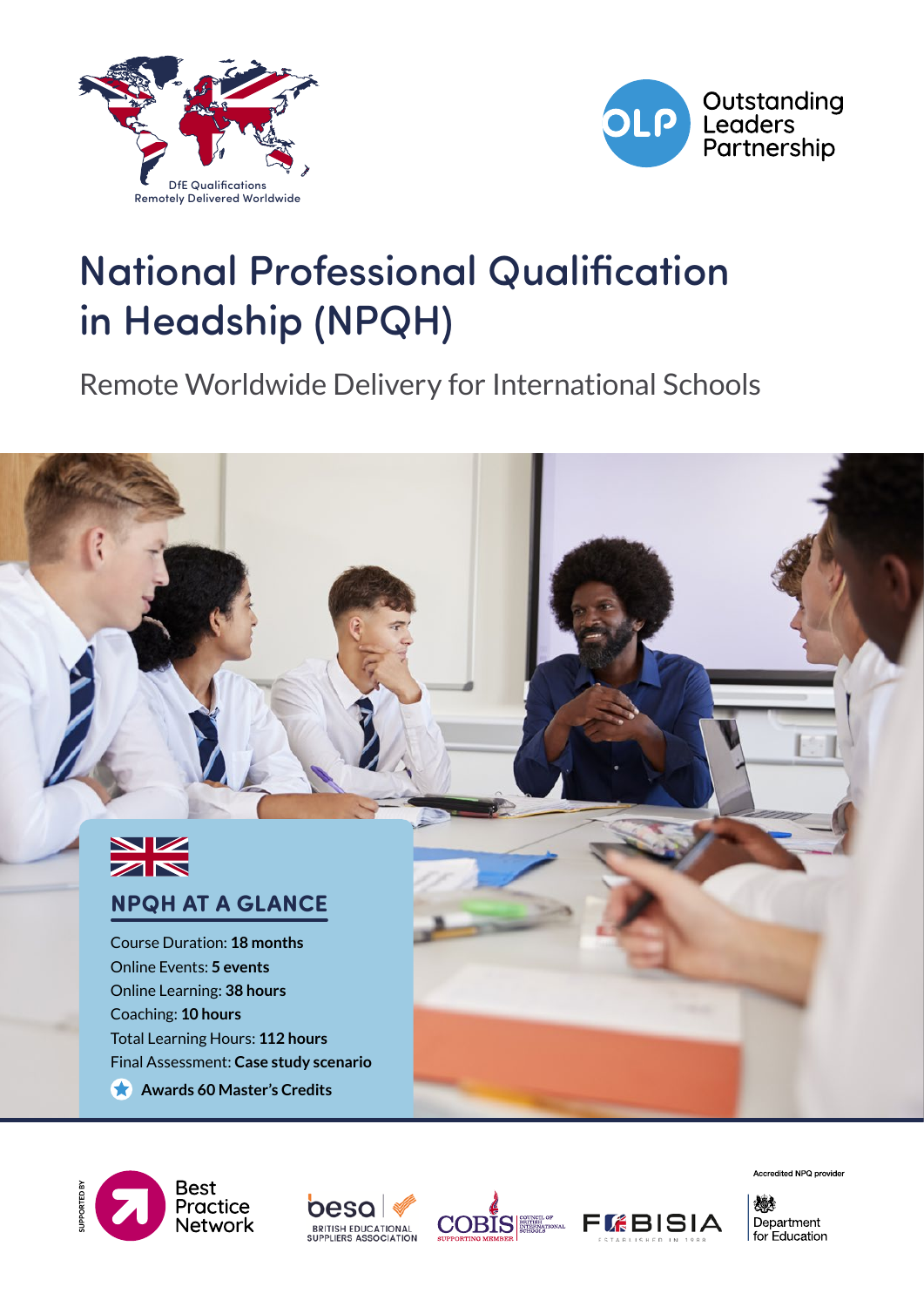## About NPQH

The DfE-accredited NPQH delivers evidence-based headship training to those who are, or aspire to be, headteachers. This flexible part-time training fits around a teacher's timetable and is delivered through a combination of face-to-face events, online study, webinars and coaching. Completing NPQH is hugely beneficial for participants as well as their school and pupils.

We are proud to have delivered NPQs to thousands of International School participants across the globe. Find out about our Remote Online Delivery option on the last page.

### Benefits for participants

- $\odot$  Portable qualification valid and highly sought-after by UK schools and International Schools
- $\odot$  Focus on and develop the key skills needed for headship
- ⋒ Time to reflect on leadership practice and to network with a wide range of school leaders
- $\oslash$  Increased awareness and understanding of self and of the behaviours needed to lead a school

### Benefits for schools

- $\odot$  Offering staff the chance to complete NPQs has been shown to improve teacher retention rates and is a great incentive for recruiting new teachers
- $\oslash$  A professionally aware and informed leader who can make evidence-based decisions and approach new challenges in an effective and efficient manner
- $\oslash$  The ability to delegate responsibility effectively. empowering staff to lead on whole-school improvement
- $\oslash$  Support succession of school leaders and build a cohesive, impact-focused school leadership team

## Qualification elements

| <b>INDUCTION STAGE</b>                      | Induction (incl. Initial needs analysis: 1 hour) | 6 hours                   |                                 |
|---------------------------------------------|--------------------------------------------------|---------------------------|---------------------------------|
| <b>DEVELOPMENT STAGE</b>                    | <b>Face-to-face events</b>                       | 30 hours                  |                                 |
|                                             | <b>Online course study</b>                       | 38 hours                  | <b>Total Guided</b><br>Learning |
|                                             | <b>Formative assessment tasks</b>                | 28 hours                  | Hours:                          |
|                                             | <b>Leadership performance coaching</b>           | 10 hours                  | 112                             |
| <b>SUMMATIVE</b><br><b>ASSESSMENT STAGE</b> | <b>Case study scenario</b>                       | <b>Max. 1500</b><br>words |                                 |

### Qualification programme structure

The NPQH content is delivered across four development stage cycles that include face-to-face events, online study, a formative assessment task and leadership performance coaching. The context focus for each cycle aligns to each of the content areas identified by the DfE, and their sequencing across the delivery cycle has been carefully crafted to ensure depth of study and time for most effective reflection and review by each participant.

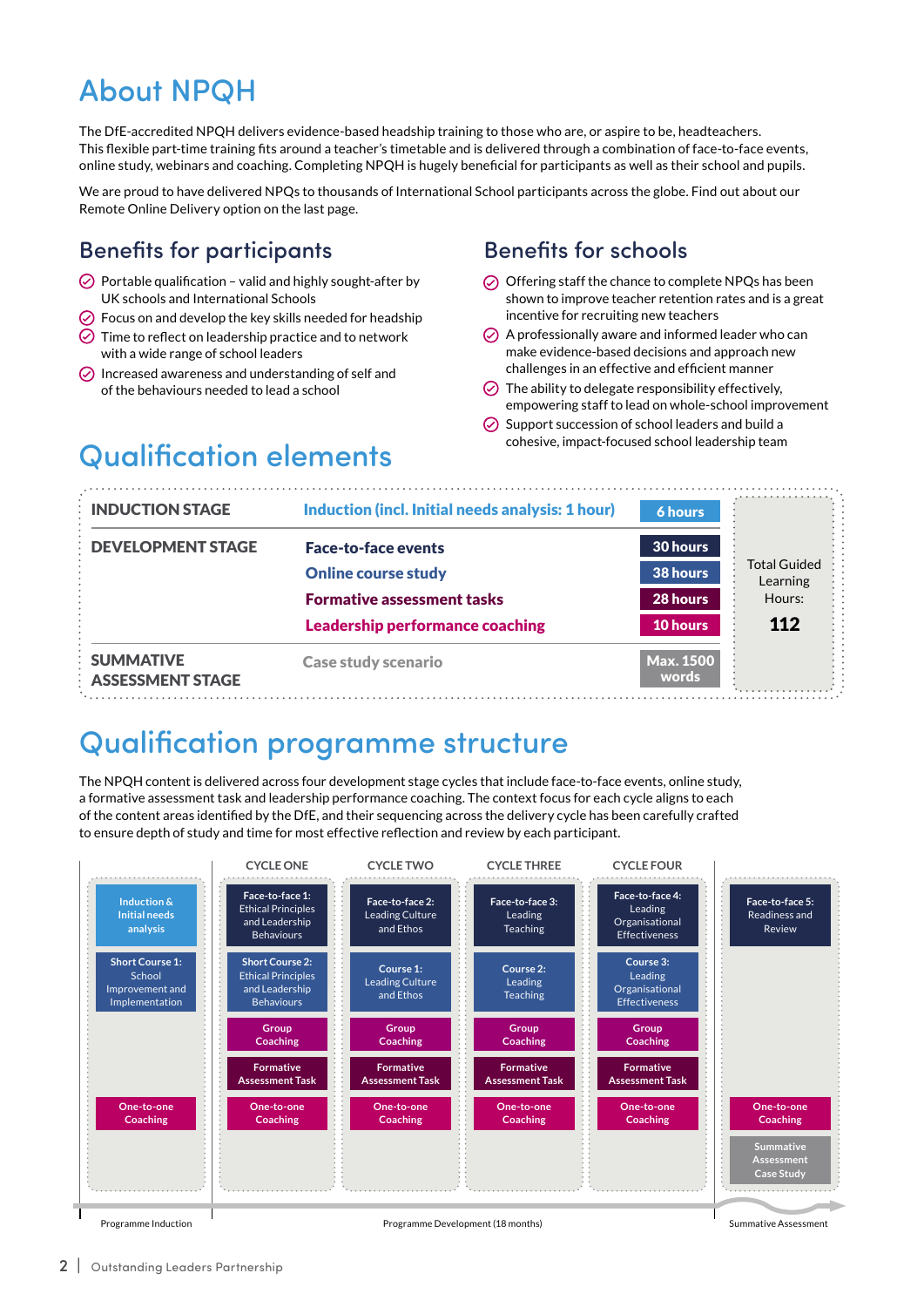# Induction

The induction stage includes insight into and preparation for qualification engagement and the *School improvement and implementation* short course. Participants will complete their initial needs analysis as part of this stage.

#### Induction and Initial needs analysis

Self assessment of skills, knowledge and understanding of 'learn that' and 'learn how to' statements derived from the DfE qualification frameworks and leadership behaviours. The outcomes of the analysis inform ongoing discussion and feedback throughout the programme.

### Face-to-face content outline

The NPQH programme includes five face-to-face events spread across the 18-month duration of the qualification. Face-to-face events are delivered remotely for participants from International Schools.

Each event precedes online course study and will introduce the climate and context for online study. The five event days consist of tailored practice tasks, group networking and self-managed learning interaction supporting powerful dialogue and leadership development.

### Face-to-face events

- **Day 1:** Ethical Principles and Leadership Behaviours
- **Day 2:** Leading Culture and Ethos
- **Day 3:** Leading Teaching
- **Day 4:** Leading Organisational Effectiveness
- **Day 5:** Readiness and Review

### Online course content outline

NPQH participants will undertake two short courses and three full courses.

As part of online course engagement compliance, participants will be required to select and complete three practice activities and undertake one formative assessment task.

Each full course includes three study modules that are to be completed within a recommended time frame of 10 hours. Each short course is composed of 4 hours of study.

#### Short courses

- **1. School Improvement and Implementation**
- **2. Ethical Principles and Leadership Behaviours**

#### Full courses

- **1. Leading Culture and Ethos**
	- Module 1: School culture
	- Module 2: Behaviour
	- Module 3: Professional development

#### **2. Leading Teaching**

- Module 1: Teaching
- Module 2: Curriculum and assessment
- Module 3: Additional and SEN/disabilities

#### **3. Leading Organisational Effectiveness**

- Module 1: Organisational management
- Module 2: Working in partnership
- Module 3: Governance and accountability

# Formative assessment tasks

The formative assessment tasks are in-school practice-led activities that participants choose to complete following an online course. There are four formative assessment tasks for NPQH.

### $\left[\begin{matrix}\mathbf{H}\mathbf{B}\end{matrix}\right]$  Leadership performance coaching

NPQH participants will engage with ten hours of coaching.

### Group coaching

• Four hours (one hour following each online course)

#### One-to-one coaching

Six hours (one hour during the induction stage and then one hour following the completion of each formative assessment task, plus an impact review prior to the summative assessment stage)

### Assessment

Qualification elements that count towards final assessment

To pass an NPQ, the following criteria need to be met:

- Participants must engage in 90% of the course elements determined by the provider.
- Participants must submit and pass one summative assessment that takes the form of a case study. Participants have an eight-day window to provide a written response of a maximum 1500 words and submit this by midnight on the designated eighth day.

#### What are the course elements I must engage with?

- 1. Leadership Development Record (LDR) review
- 2. Face-to-face events
- 3. Online practice activities
- 4. Formative assessment tasks
- 5. Coaching